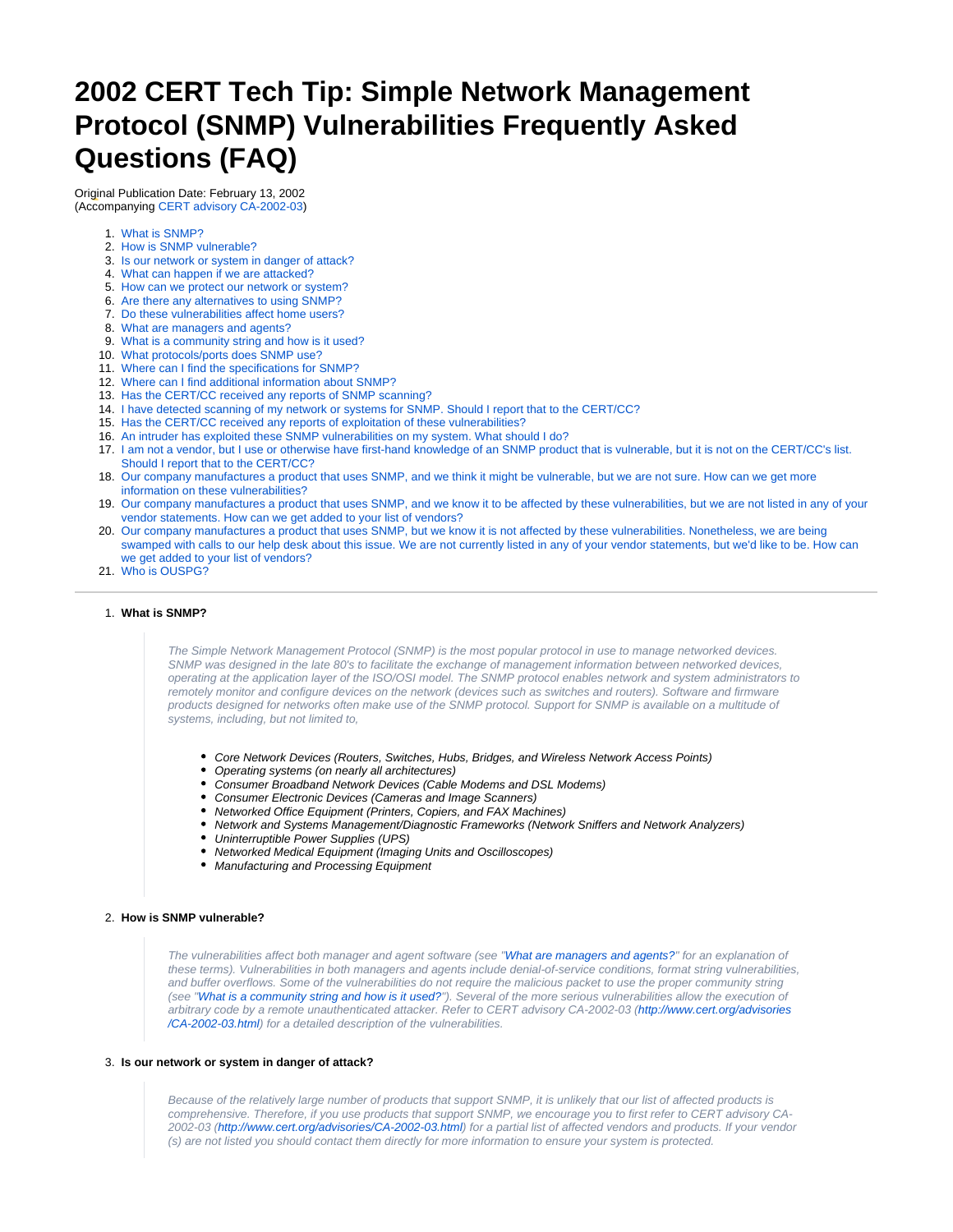# <span id="page-1-0"></span>4. **What can happen if we are attacked?**

Exploitation of these vulnerabilities can cause denial-of-service conditions, service interruptions, and in some cases will allow an attacker to gain unauthorized, privileged access to the affected device. Effects for some specific products can be found in CERT advisory CA-2002-03 [\(http://www.cert.org/advisories/CA-2002-03.html](http://www.cert.org/advisories/CA-2002-03.html)). Contact your vendor(s) for additional information on other products.

#### <span id="page-1-1"></span>5. **How can we protect our network or system?**

A number of steps can be taken to improve the security of systems relying on SNMP:

- Apply a patch from your vendor.
- Disable all nonessential SNMP software.
- Filter SNMP access to managed devices to ensure the traffic originates from known management systems.
- Filter SNMP services at your network perimeter (ingress/egress filtering).
- Change SNMP community strings from their defaults.
- Segregate network management traffic onto a separate network.

Refer to CERT advisory CA-2002-03 [\(http://www.cert.org/advisories/CA-2002-03.html](http://www.cert.org/advisories/CA-2002-03.html)) for more details and the most recent information regarding recommended solutions.

#### <span id="page-1-2"></span>6. **Are there any alternatives to using SNMP?**

Although there aren't many practical alternatives to SNMP, there are steps that administrators can take to better secure their systems that use SNMP. See the ["How can we protect our network or system?"](#page-1-1) section above or refer to CERT Advisory CA-2002-03 (<http://www.cert.org/advisories/CA-2002-03.html>) for more information.

#### <span id="page-1-3"></span>7. **Do these vulnerabilities affect home users?**

Most home users are not directly affected by these vulnerabilities. However, home users with more advanced configurations may be at risk. If you use one or more of the following in your home system or network, additional steps might be necessary to ensure protection:

- Microsoft Windows operating systems with SNMP services enabled
- advanced operating systems (e.g., Linux or other Unix operating systems)
- network-based router appliances
- network-based firewall appliances
- wireless Ethernet (802.11a/b) access points

Note that in many cases SNMP services are not enabled by default, so merely using one or more of the products above does not mean that you are definitely vulnerable. Home users with one or more of the above technologies in use on their home networks are encouraged to refer to CERT advisory CA-2002-03 [\(http://www.cert.org/advisories/CA-2002-03.html](http://www.cert.org/advisories/CA-2002-03.html)) for a partial list of affected vendors and products. If your vendors are not listed you should contact them directly for more information to ensure your system is protected.

#### <span id="page-1-4"></span>8. **What are managers and agents?**

SNMP is built around the concept of "managers" and "agents." Manager software (commonly installed on a network management system) makes requests to agent software running on a host or device to gather data on the operational status, configuration, or performance statistics of that system (polling). Some agents allow configuration parameters to be changed by managers, while others provide read-only statistics and configuration information. Additionally, agents can generate ad hoc messages to manager systems to inform them of unusual events (traps).

#### <span id="page-1-5"></span>9. **What is a community string and how is it used?**

The community string (a.k.a. community name) provides a weak authentication mechanism to the SNMP protocol. Agents can be configured to allow read-only, read-write, or no access to their parameters based on the community string in a request. Community strings are passed in clear text in SNMP messages, so they can be easily sniffed and are therefore insufficient for authenticating legitimate manager requests.

Note that many of the vulnerabilities described in CERT advisory CA-2002-03 [\(http://www.cert.org/advisories/CA-2002-03.](http://www.cert.org/advisories/CA-2002-03.html) [html](http://www.cert.org/advisories/CA-2002-03.html)) do **not** require an attacker to know the configured community strings in order to exploit the vulnerability.

#### <span id="page-1-6"></span>10. **What protocols/ports does SNMP use?**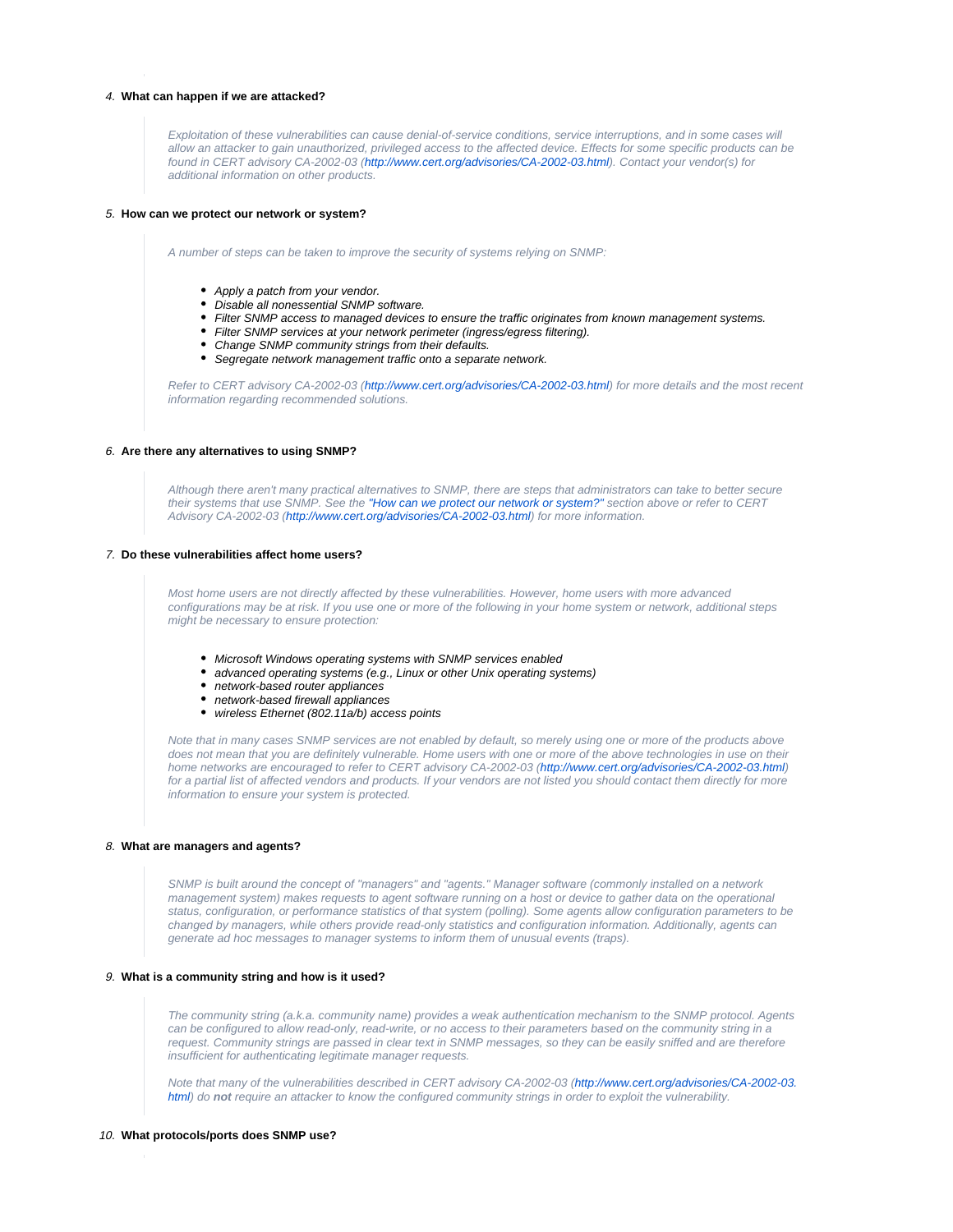SNMP uses 161/udp for general purpose (request/response) communications, and 162/udp for traps. Additionally, the SNMP multiplexing protocol (smux, defined in RFC1227 <http://www.ietf.org/rfc/rfc1227.txt>) uses 199/tcp. Another SNMP extension, the AgentX protocol (RFC2741, [http://www.ietf.org/rfc/rfc2741.txt\)](http://www.ietf.org/rfc/rfc2741.txt) uses 705/tcp.

## <span id="page-2-0"></span>11. **Where can I find the specifications for SNMP?**

The current SNMPv1 standard is defined in the Internet Engineering Task Force (IETF) STD0015 / RFC1157 [\(http://www.](http://www.ietf.org/rfc/rfc1157.txt) [ietf.org/rfc/rfc1157.txt](http://www.ietf.org/rfc/rfc1157.txt)). There are also a number of draft and proposed standards for SNMPv2 and SNMPv3. Refer to IETF STD0001 / RFC3000 (<http://www.ietf.org/rfc/rfc3000.txt>) for the current status of the various SNMP-related RFCs.

## <span id="page-2-1"></span>12. **Where can I find additional information about SNMP?**

The comp.protocols.snmp FAQ may be found at

<http://www.faqs.org/faqs/snmp-faq/part1/> and <http://www.faqs.org/faqs/snmp-faq/part2/>

There are a number of SNMP-related Working Groups in the "Operations and Management" area of the IETF ([http://www.](http://www.ietf.org/) [ietf.org/](http://www.ietf.org/)).

## <span id="page-2-2"></span>13. **Has the CERT/CC received any reports of SNMP scanning?**

As of 9:25 EST (UTC-0500) February 12, 2002, we have received reports of scanning for SNMP services related to these vulnerabilities and are working to verify. New incident reports are being sent to the CERT/CC all the time, though, so you are encouraged to refer to our Current Activity page ([http://www.cert.org/current/current\\_activity.html\)](http://www.cert.org/current/current_activity.html) for the latest information on incident trends.

#### <span id="page-2-3"></span>14. **I have detected scanning of my network or systems for SNMP. Should I report that to the CERT/CC?**

If you have detected scanning for SNMP services on your network, you should first determine whether this scanning has led to a compromise or not. You may wish to refer to our Intruder Detection Checklist ([http://www.cert.org/tech\\_tips](http://www.cert.org/tech_tips/intruder_detection_checklist.html) [/intruder\\_detection\\_checklist.html](http://www.cert.org/tech_tips/intruder_detection_checklist.html)) for additional tips on determining whether a compromise has occurred.

Once you are certain that no compromise has occurred and the impact was limited to scanning only, you are encouraged to report this activity to the CERT/CC using our Incident Reporting Form, available at [http://www.cert.org/reporting](http://www.cert.org/reporting/incident_form.txt) [/incident\\_form.txt](http://www.cert.org/reporting/incident_form.txt).

Reporting scanning activity to the CERT/CC will help us better assist you, and allow us to relate ongoing intruder activities. This also provides us a better overview of trends in attack profiles and provides input for other CERT documents such as advisories and summaries. We prefer that Incident Reporting Forms be sent to us via email to [cert@cert.org.](mailto:cert@cert.org)

#### <span id="page-2-4"></span>15. **Has the CERT/CC received any reports of exploitation of these vulnerabilities?**

As of 9:25 EST (UTC-0500) February 12, 2002, we have received reports of exploitation of SNMP services related to these vulnerabilities and are working to verify them. New incident reports are being sent to the CERT/CC all the time, though, so you are encouraged to refer to our Current Activity page [\(http://www.cert.org/current/current\\_activity.html\)](http://www.cert.org/current/current_activity.html) for the latest information on incident trends.

#### <span id="page-2-5"></span>16. **An intruder has exploited these SNMP vulnerabilities on my system. What should I do?**

As described in CERT advisory CA-2002-03 (<http://www.cert.org/advisories/CA-2002-03.html>), exploitation of these SNMP vulnerabilities can cause denial-of-service conditions, service interruptions, and in some cases will allow an attacker to gain unauthorized, privileged access to the affected device(s).

If you suspect that your system may have been compromised, you may wish to refer to our Intruder Detection Checklist [\(htt](http://www.cert.org/tech_tips/intruder_detection_checklist.html) [p://www.cert.org/tech\\_tips/intruder\\_detection\\_checklist.html\)](http://www.cert.org/tech_tips/intruder_detection_checklist.html). Once you have confirmed that a compromise has occurred, please refer to our Steps for Recovering from a UNIX or NT System Compromise [\(http://www.cert.org/tech\\_tips](http://www.cert.org/tech_tips/root_compromise.html) [/root\\_compromise.html](http://www.cert.org/tech_tips/root_compromise.html))

Regardless of whether the exploitation resulted in system compromise or denial-of-service, we would appreciate it if you would complete and return an Incident Reporting Form as this will help us better assist you, and allow us to relate ongoing intruder activities. This also provides us a better overview of trends in attack profiles and provides input for other CERT documents such as advisories and summaries. We prefer that Incident Reporting Forms be sent to us via email to cert@cert.org. The Incident Reporting Form is available from [http://www.cert.org/reporting/incident\\_form.txt.](http://www.cert.org/reporting/incident_form.txt)

## <span id="page-2-6"></span>17. **I am not a vendor, but I use or otherwise have first-hand knowledge of an SNMP product that is vulnerable, but it is not on the CERT /CC's list. Should I report that to the CERT/CC?**